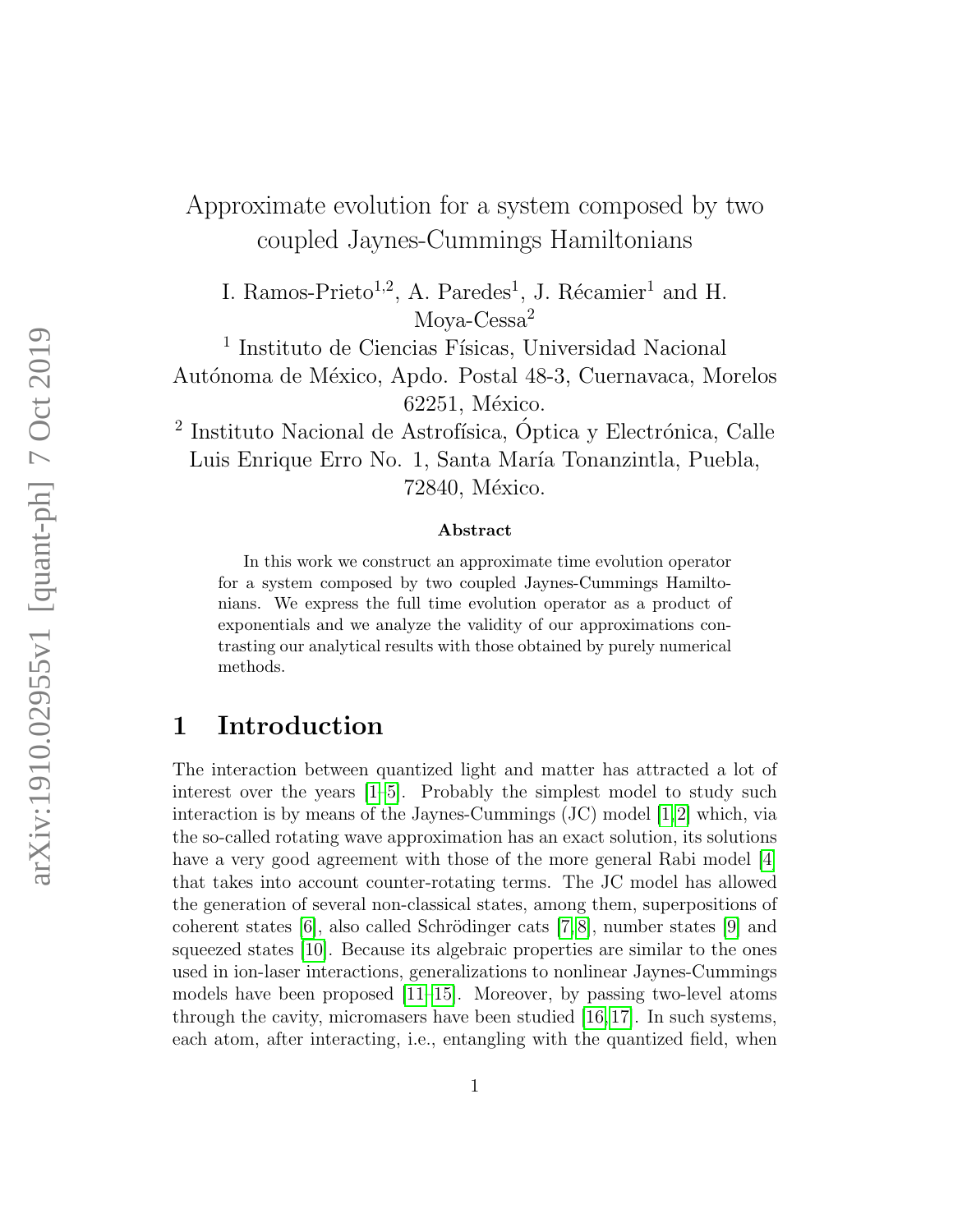exiting the cavity they carry the information with them, information that may be lost (if the atoms are not measured) or that may be extracted by means of conditional measurements [\[7,](#page-12-5) [9\]](#page-12-7) in order to produce several nonclassical fields.

In 1970, Moore studied the quantum theory of the electromagnetic field in a variable length one-dimensional cavity [\[18\]](#page-13-5); an important result was the prediction that real photons can be created from the vacuum due to the effect moving mirrors have on the zero-point energy of the field. This effect is now known as the Dynamical Casimir Effect (DCE) and is considered to be a direct proof of the existence of quantum vacuum fluctuations of the electromagnetic field [\[19\]](#page-13-6). It has been stated that the DCE provides a means to generate quantum correlations, for instance, in Ref [\[20\]](#page-13-7) the authors considered how the DCE dynamics is affected by the presence of two two-level atoms interacting with a single resonance cavity field mode in the absence of damping and they found that it is possible to generate entangled states. Cavity quantum electrodynamics provides a promising setting for the preparation of distributed entanglement due to the strong coupling between atoms and cavity and its good insulation against environment [\[21,](#page-13-8) [22\]](#page-13-9). The experimental realization of the DCE was achieved through the architecture of superconducting quantum circuits, where the effective length of the resonator is rapidly modulated [\[23,](#page-13-10) [24\]](#page-13-11). Applications of the dynamical Casimir effect to create highly entangled states using quantum circuits was also proposed in reference [\[25\]](#page-13-12).

In this manuscript we study a generalization of the single Jaynes-Cummings model. We consider two cavities coupled by the overlap of evanescent cavity fields, each with a two-level atom inside, in the absence of damping, and such that photons may hop from one cavity to the other [\[26\]](#page-13-13). This is done by obtaining an effective Hamiltonian by using James method for treating dispersive regimes [\[27\]](#page-14-0). Those systems are of interest as they may be used to transfer quantum information and therefore, being the smallest building block of a possible chain, it is of interest to investigate them in detail. Here, we will show how to obtain a time evolution operator that can be written in a product form. In order to do that we will make some approximations at the level of the interaction Hamiltonian and use the Wei-Norman theorem to obtain the evolution operator that may be applied to specific initial conditions such that we obtain approximate solutions.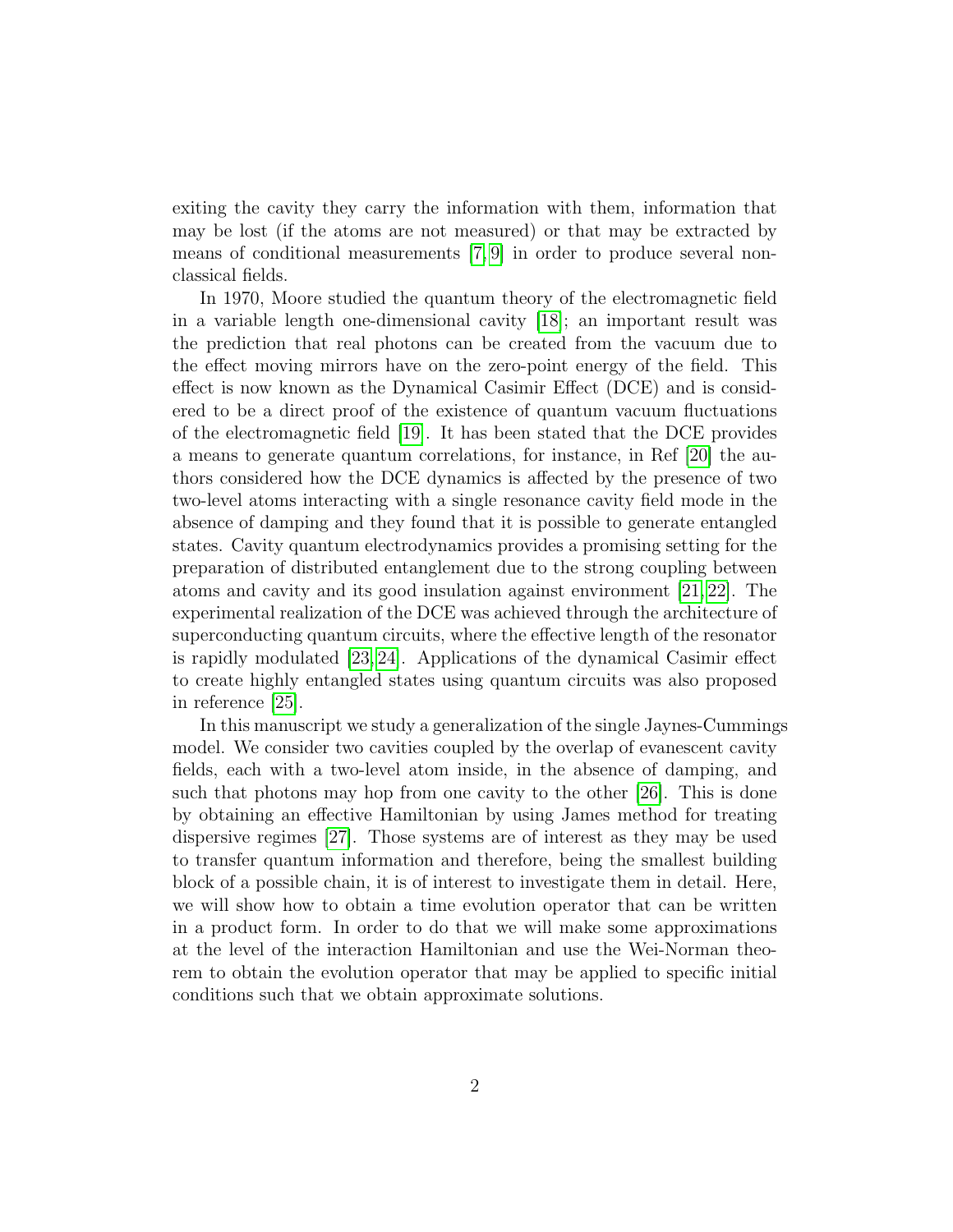#### 2 Theory

In Ref. [\[25\]](#page-13-12) the authors investigate how to generate multipartite entangled states of two-level systems by means of varying boundary conditions in the framework of superconducting circuits. The model consists of two cavities coupled to independent single qubits. These cavities share a partially reflecting and transparent mirror yielding the last interaction term of the Hamiltonian

$$
\hat{H} = \hbar \sum_{l=1}^{2} \left[ \omega_{l} \hat{a}_{l}^{\dagger} \hat{a}_{l} + \frac{\Omega_{l}}{2} \hat{\sigma}_{l}^{(z)} + g_{l} (\hat{\sigma}_{l}^{(+)} \hat{a}_{l} + \hat{\sigma}_{l}^{(-)} \hat{a}_{l}^{\dagger}) \right] + \hbar \alpha(t) (\hat{a}_{1}^{\dagger} + \hat{a}_{1}) (\hat{a}_{2}^{\dagger} + \hat{a}_{2})
$$
\n(1)

When the effective cavity length is oscillating with small amplitude the cavity-cavity coupling parameter is a time dependent function  $\alpha(t) = \alpha_0 \cos(\omega_d t)$ . In Ref. [\[25\]](#page-13-12) the authors take  $\omega_d = \omega_1 + \omega_2$  and  $\alpha_0/\omega_i \ll 1$  and the cavitycavity interaction can be approximated as

$$
\hbar\alpha(t)(\hat{a}_1^{\dagger}+\hat{a}_1)(\hat{a}_2^{\dagger}+\hat{a}_2)\simeq \hbar\frac{\alpha_0}{2}\left(\hat{a}_1^{\dagger}\hat{a}_2^{\dagger}+\hat{a}_1\hat{a}_2\right).
$$

Here we are interested in mode mixing, then, the driving frequency is chosen as  $\omega_d = \omega_1 - \omega_2$  and one gets an approximate cavity-cavity interaction of the form:

$$
\hbar\alpha(t)(\hat{a}_1^{\dagger}+\hat{a}_1)(\hat{a}_2^{\dagger}+\hat{a}_2)\simeq \hbar\frac{\alpha_0}{2}\left(\hat{a}_1^{\dagger}\hat{a}_2+\hat{a}_1\hat{a}_2^{\dagger}\right).
$$

The system's Hamiltonian is:

<span id="page-2-0"></span>
$$
\frac{\hat{H}}{\hbar} = \omega_1 \hat{n}_1 + \frac{\Omega_1}{2} \hat{\sigma}_1^{(z)} + \omega_2 \hat{n}_2 + \frac{\Omega_1}{2} \hat{\sigma}_2^{(z)} + g_1 (\hat{a}_1 \hat{\sigma}_1^{(+)} + \hat{a}_1^{\dagger} \hat{\sigma}_1^{(-)}) \n+ g_2 (\hat{a}_2 \hat{\sigma}_2^{(+)} + \hat{a}_2^{\dagger} \hat{\sigma}_2^{(-)}) + \lambda (\hat{a}_1 \hat{a}_2^{\dagger} + \hat{a}_1^{\dagger} \hat{a}_2) \equiv \frac{\hat{H}_0}{\hbar} + \frac{\hat{V}}{\hbar},
$$
\n(2)

where we take as the unperturbed Hamiltonian

$$
\hat{H}_0 = \hbar \left( \omega_1 \hat{n}_1 + \frac{\Omega_1}{2} \hat{\sigma}_1^{(z)} + \omega_2 \hat{n}_2 + \frac{\Omega_2}{2} \hat{\sigma}_2^{(z)} \right),
$$

whose time evolution operator is

$$
\hat{U}_0 = e^{-i\omega_1 t \hat{n}_1} e^{-i\frac{\Omega_1}{2}t \hat{\sigma}_1^{(z)}} e^{-i\omega_2 t \hat{n}_2} e^{-i\frac{\Omega_2}{2}t \hat{\sigma}_2^{(z)}},
$$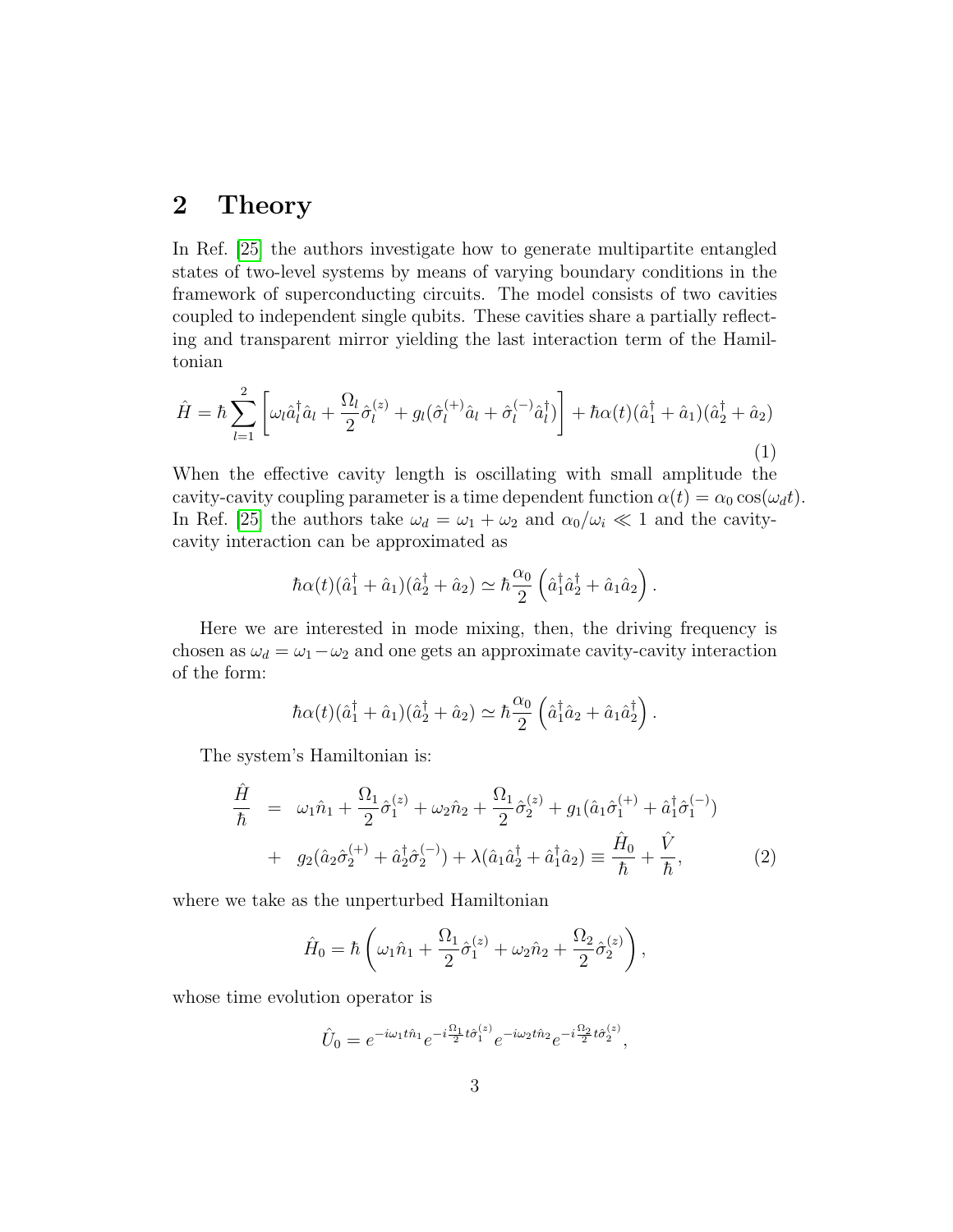and the interaction picture Hamiltonian is obtained from:

$$
\hat{H}_I = \hat{U}_0^{\dagger} \hat{V} \hat{U}_0.
$$

By applying the transformation we get the Hamiltonian

$$
\hat{H}_{I} = \hbar g_{1}(\hat{\sigma}_{1}^{(+)}\hat{a}_{1}e^{-i(\omega_{1}-\Omega_{1})t} + \hat{\sigma}_{1}^{(-)}\hat{a}_{1}^{\dagger}e^{i(\omega_{1}-\Omega_{1})t}) \n+ \hbar g_{2}(\hat{\sigma}_{2}^{(+)}\hat{a}_{2}e^{-i(\omega_{2}-\Omega_{2})t} + \hat{\sigma}_{2}^{(-)}\hat{a}_{2}^{\dagger}e^{i(\omega_{2}-\Omega_{2})t}) \n+ \hbar \lambda \left(\hat{a}_{1}^{\dagger}\hat{a}_{2}e^{i(\omega_{1}-\omega_{2})t} + \hat{a}_{1}\hat{a}_{2}^{\dagger}e^{-i(\omega_{1}-\omega_{2})t}\right)
$$
\n(3)

$$
\hat{H}_I = \hat{V}_1 + \hat{V}_2,\tag{4}
$$

with

$$
\hat{V}_1 = \hbar \lambda (\hat{a}_1 \hat{a}_2^{\dagger} e^{-i(\omega_1 - \omega_2)t} + \hat{a}_1^{\dagger} \hat{a}_2 e^{i(\omega_1 - \omega_2)t}), \tag{5}
$$

and

$$
\hat{V}_2 = \hbar g_1(\hat{\sigma}_1^{(+)}\hat{a}_1 e^{-i(\omega_1 - \Omega_1)t} + \hat{\sigma}_1^{(-)}\hat{a}_1^{\dagger} e^{i(\omega_1 - \Omega_1)t}) \n+ \hbar g_2(\hat{\sigma}_2^{(+)}\hat{a}_2 e^{-i(\omega_2 - \Omega_2)t} + \hat{\sigma}_2^{(-)}\hat{a}_2^{\dagger} e^{i(\omega_2 - \Omega_2)t}),
$$
\n(6)

such that  $\hat{U} = \hat{U}_0 \hat{U}_I = \hat{U}_0 \hat{U}_I^{(1)} \hat{U}_I^{(2)}$  $I^{(2)}$  .

By defining the operators:

$$
\hat{J}_+ = \hat{a}_1 \hat{a}_2^{\dagger}, \quad \hat{J}_- = \hat{a}_1^{\dagger} \hat{a}_2, \quad \hat{J}_z = \hat{a}_1^{\dagger} \hat{a}_1 - \hat{a}_2^{\dagger} \hat{a}_2,
$$

we can write

$$
\hat{V}_1 = \hbar \lambda \left( e^{-i(\omega_1 - \omega_2)t} \hat{J}_+ + e^{i(\omega_1 - \omega_2)t} \hat{J}_- \right).
$$

The operators  $\hat{J}_+$ ,  $\hat{J}_-$  have the commutation relations

$$
[\hat{J}_-,\hat{J}_+]=\hat{J}_z
$$
,  $[\hat{J}_-,\hat{J}_z]=-2\hat{J}_-$ ,  $[\hat{J}_+,\hat{J}_z]=2\hat{J}_+,$ 

with  $\hat{J}_z = \hat{n}_1 - \hat{n}_2$  and  $\hat{n}_i = \hat{a}_i^{\dagger} \hat{a}_i$ . Since the interaction  $\hat{V}_1$  is closed under commutation we can apply the Wei-Norman theorem [\[28\]](#page-14-1) and write the time evolution operator as:

<span id="page-3-0"></span>
$$
\hat{U}_I^{(1)} = e^{\gamma_1 \hat{J}_+} e^{\gamma_2 \hat{J}_-} e^{\gamma_3 \hat{J}_z},\tag{7}
$$

with: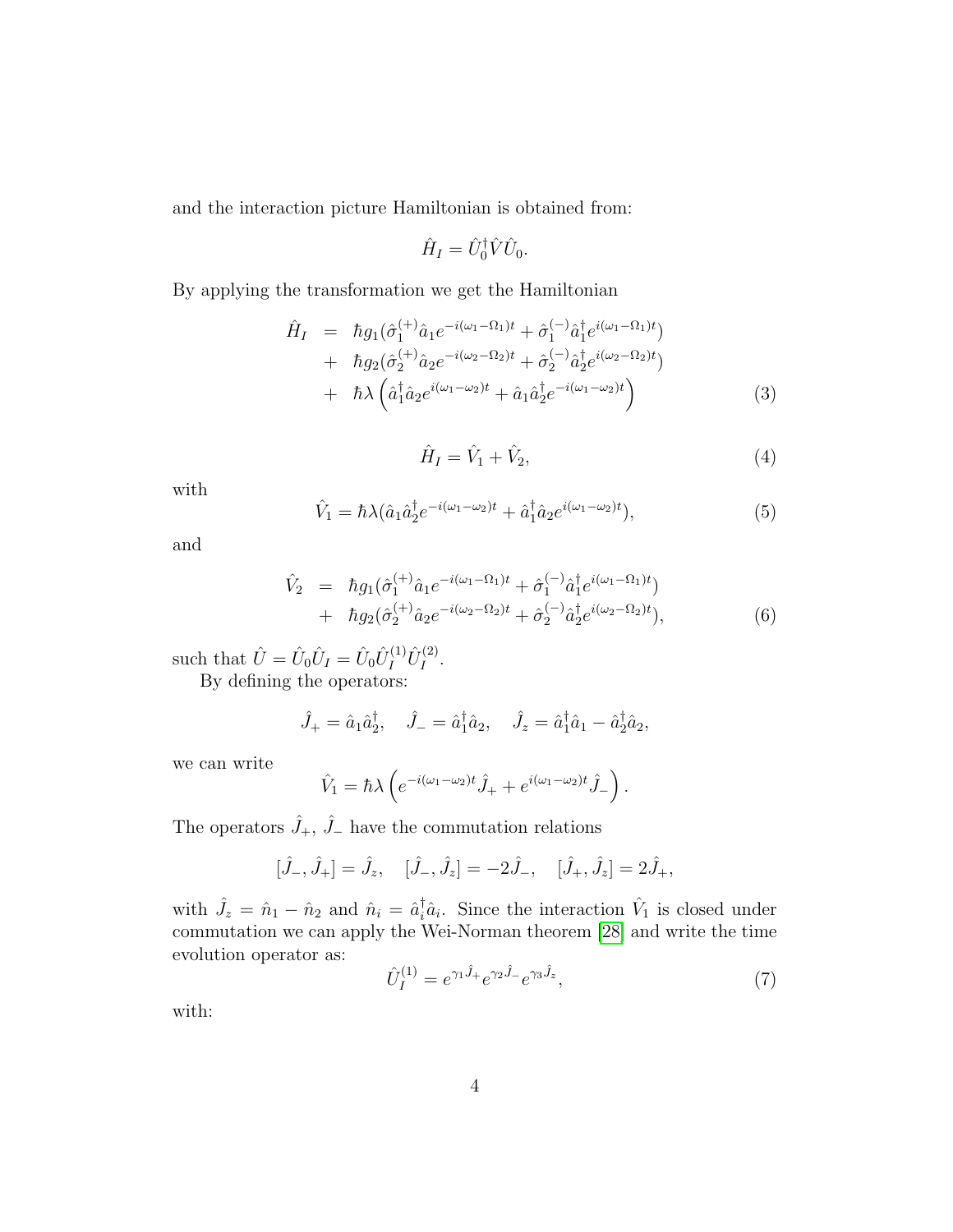$$
\dot{\gamma}_1 = -i\lambda \left( e^{-i(\omega_1 - \omega_2)t} - \gamma_1^2 e^{i(\omega_1 - \omega_2)t} \right)
$$

$$
\dot{\gamma}_2 = -i\lambda \left( 1 + 2\gamma_1\gamma_2 \right) e^{i(\omega_1 - \omega_2)t}
$$

$$
\dot{\gamma}_3 = -i\lambda\gamma_1 e^{i(\omega_1 - \omega_2)t}.
$$

The time evolution operator  $\hat{U}^{(2)}_I$  $I_I^{(2)}$  satisfies the equation

$$
i\hbar \partial_t \hat{U}_I^{(2)} = \left[ \hat{U}_I^{(1)\dagger} \hat{V}_2 \hat{U}_I^{(1)} \right] \hat{U}_I^{(2)} \equiv \hat{H}_I^{(2)} \hat{U}_I^{(2)},
$$

and transforming the interaction we obtain:

<span id="page-4-0"></span>
$$
\hat{H}_{I}^{(2)} = \hbar g_{1} \left[ (1 + \gamma_{1}\gamma_{2})e^{-\gamma_{3}-i(\Omega_{1}-\omega_{1})t} \hat{a}_{1}^{\dagger}\hat{\sigma}_{1}^{(-)} + e^{\gamma_{3}+i(\Omega_{1}-\omega_{1})t} \hat{a}_{1}\hat{\sigma}_{1}^{(+)} \right] \n+ \hbar g_{2} \left[ e^{\gamma_{3}-i(\Omega_{2}-\omega_{2})t} \hat{a}_{2}^{\dagger}\hat{\sigma}_{2}^{(-)} + (1 + \gamma_{1}\gamma_{2})e^{-\gamma_{3}+i(\Omega_{2}-\omega_{2})t} \hat{a}_{2}\hat{\sigma}_{2}^{(+)} \right] \n+ \hbar g_{1} \left[ \gamma_{2}e^{-\gamma_{3}+i(\Omega_{1}-\omega_{1})t} \hat{a}_{2}\hat{\sigma}_{1}^{(+)} - \gamma_{1}e^{\gamma_{3}-i(\Omega_{1}-\omega_{1})t} \hat{a}_{2}^{\dagger}\hat{\sigma}_{1}^{(-)} \right] \n+ \hbar g_{2} \left[ \gamma_{2}e^{-\gamma_{3}-i(\Omega_{2}-\omega_{2})t} \hat{a}_{1}^{\dagger}\hat{\sigma}_{2}^{(-)} + \gamma_{1}e^{\gamma_{3}+i(\Omega_{2}-\omega_{2})t} \hat{a}_{1}\hat{\sigma}_{2}^{(+)} \right].
$$
\n(8)

The first two terms correspond to two generalized Jaynes-Cummings Hamiltonians, one for each cavity and atom. The other two terms, which are first order in the coefficients  $\gamma_i$ , involve the interaction between cavity two and the atom in cavity one, and that between cavity one and the atom in cavity two. It is to be expected that these mixing terms will have a minor importance on the dynamics of the system and we will assume that it is so. If it were not the case, we would find out when we compare the numerical results with those obtained within this approximation. Then, keeping only the terms corresponding to generalized Jaynes-Cummings Hamiltonians, we arrive at the approximate Hamiltonian

$$
\tilde{H}_{I}^{(2)} = \hbar g_{1} \left[ (1 + \gamma_{1}\gamma_{2})e^{-\gamma_{3}-i(\Omega_{1}-\omega_{1})t} \hat{a}_{1}^{\dagger} \hat{\sigma}_{1}^{(-)} + e^{\gamma_{3}+i(\Omega_{1}-\omega_{1})t} \hat{a}_{1} \hat{\sigma}_{1}^{(+)} \right] \n+ \hbar g_{2} \left[ e^{\gamma_{3}-i(\Omega_{2}-\omega_{2})t} \hat{a}_{2}^{\dagger} \hat{\sigma}_{2}^{(-)} + (1 + \gamma_{1}\gamma_{2})e^{-\gamma_{3}+i(\Omega_{2}-\omega_{2})t} \hat{a}_{2} \hat{\sigma}_{2}^{(+)} \right],
$$
\n(9)

whose time evolution operator may be written as  $\hat{U}_I^{(2)} = \hat{U}_{JC}^{(1)} \hat{U}_{JC}^{(2)}$ .

Now we introduce the operators [\[13,](#page-13-14) [29\]](#page-14-2)

$$
\hat{b}_i = \frac{1}{\sqrt{\hat{M}_i}} \hat{a}_i \hat{\sigma}_i^{(+)}, \quad \hat{b}_i^{\dagger} = \hat{a}_i^{\dagger} \hat{\sigma}_i^{(-)} \frac{1}{\sqrt{\hat{M}_i}}
$$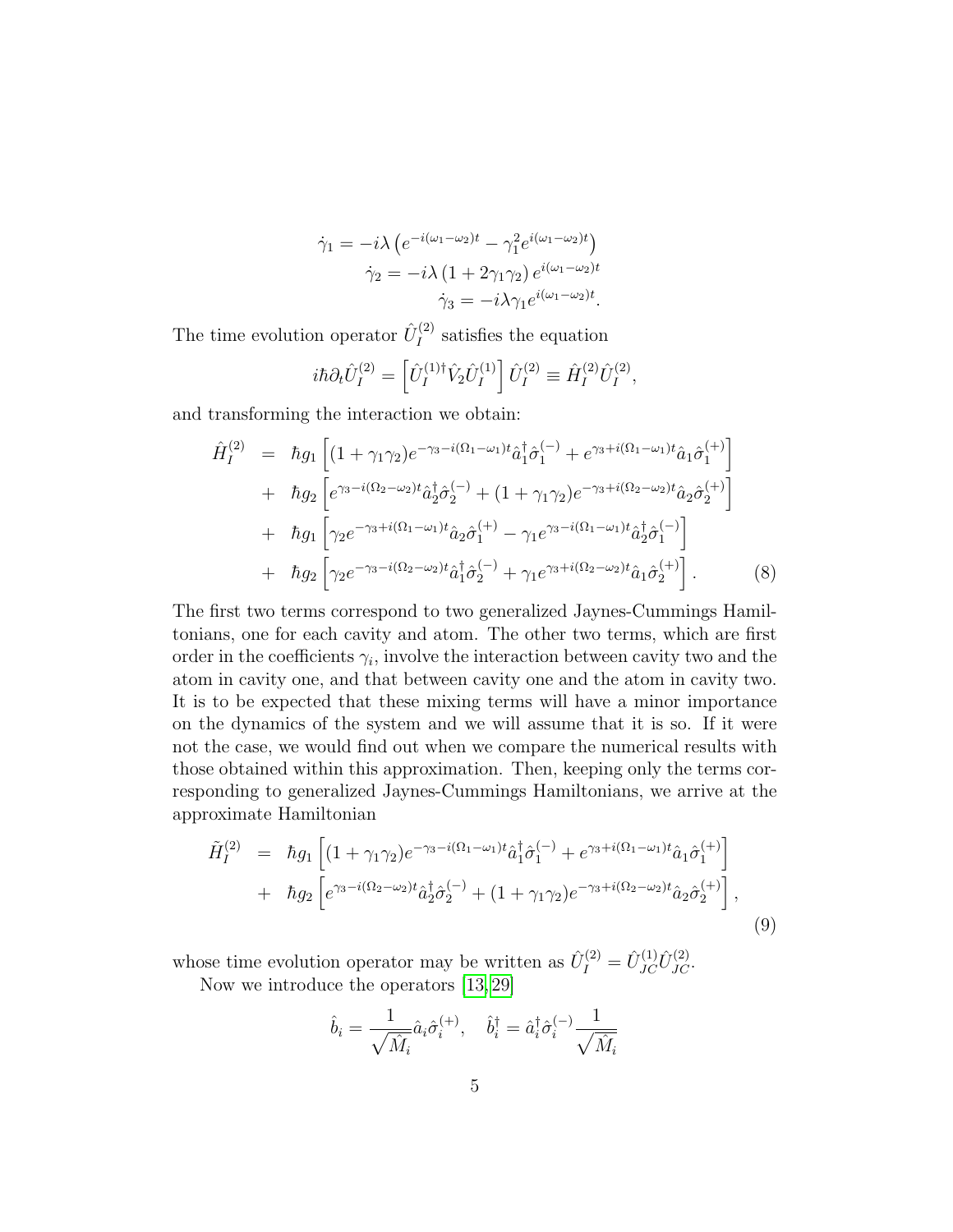with  $\hat{M}_i = \hat{n}_i + \frac{1}{2}$  $\frac{1}{2}(1+\hat{\sigma}_{i}^{(z)})$  $i^{(z)}$ ) the total number of excitations in a given ladder. These operators acting upon the basis states yield

$$
\hat{b}_i | n_i, e_i \rangle = 0, \quad \hat{b}_i | n_i + 1, g_i \rangle = | n_i, e_i \rangle
$$
  

$$
\hat{b}_i^{\dagger} | n_i, e_i \rangle = | n_i + 1, g_i \rangle, \quad \hat{b}_i^{\dagger} | n_i + 1, g_i \rangle = 0
$$
  

$$
\hat{M}_i | n_i, e_i \rangle = (n_i + 1) | n_i, e_i \rangle, \quad \hat{M}_i | n_i + 1, g_i \rangle = (n_i + 1) | n_i + 1, g_i \rangle.
$$

Notice that

$$
\hat{M}_i|0, g_i\rangle = 0, \quad \hat{b}_i|0, g_i\rangle = 0
$$

and  $\hat{b}_i^2$ ,  $\hat{b}_i^{\dagger 2}$  $i^2$  acting upon any state of the basis is zero. From the above expressions we obtain the commutation relations

$$
[\hat{b}_i, \hat{b}_i^{\dagger}] = \hat{\sigma}_i^{(z)}, \quad [\hat{\sigma}_i^{(z)}, \hat{b}_i] = 2\hat{b}_i, \quad [\hat{\sigma}_i^{(z)}, \hat{b}_i^{\dagger}] = -2\hat{b}_i^{\dagger}.
$$
 (10)

The interaction Hamiltonian can be written as

<span id="page-5-1"></span>
$$
\hat{H}_{I}^{(2)} = \hbar g_1 \sqrt{\hat{M}_1} \left[ \phi_{11}(t)\hat{b}_1^{\dagger} + \phi_{12}(t)\hat{b}_1 \right] + \hbar g_2 \sqrt{\hat{M}_2} \left[ \phi_{21}(t)\hat{b}_2^{\dagger} + \phi_{22}(t)\hat{b}_2 \right] \tag{11}
$$

whose exact time evolution operator is:

<span id="page-5-0"></span>
$$
U_I^{(2)} = \exp[\beta_1^{(z)} \hat{\sigma}_1^{(z)}] \exp[\beta_1^{(+)} \hat{b}_1^{\dagger}] \exp[\beta_1^{(-)} \hat{b}_1] \exp[\beta_2^{(z)} \hat{\sigma}_2^{(z)}] \exp[\beta_2^{(+)} \hat{b}_2^{\dagger}] \exp[\beta_2^{(-)} \hat{b}_2]
$$
(12)

with complex, time dependent functions  $\beta_i^{(z)}$  $\mathcal{E}_i^{(z)}$ ,  $\beta_i^{(\pm)}$  with initial conditions  $\beta_i^{(z)}$  $\beta_i^{(z)}(t_0) = \beta_i^{(\pm)}$  $i_t^{(\pm)}(t_0) = 0$ . These functions satisfy a set of coupled ordinary differential equations obtained after substitution of Eq. [12](#page-5-0) in Schrödinger's equation.

Notice that for the state  $|0, g_i\rangle$ ,  $M_i = 0$  and  $\dot{\beta}_i^{(z)} = \dot{\beta}_i^{(\pm)} = 0$  and the operator  $\hat{U}^{(2)}_I$  $I_I^{(2)}$  is the identity operator.

The full time evolution operator is then written as a product

$$
\hat{U} = \hat{U}_0 \hat{U}_I^{(1)} \hat{U}_{JC}^{(1)} \hat{U}_{JC}^{(2)}.
$$
\n(13)

Since the JC Hamiltonian conserves the total number of excitations in a given cavity then, the basis states are the direct product of states  $|n_i, e_i\rangle$ and  $|n_i + 1, q_i\rangle$ ,  $i = 1, 2$ . At the initial time, the state of the system is written in terms of the basis states with fixed number of excitations  $M_1$  and  $M_2$ . When we apply the time evolution operator, the part corresponding to the coupling between the cavities modifies these numbers but conserves their sum  $M = M_1 + M_2$ , then the number of excitations in each cavity is a function of time. This is taken into account when we construct the interaction Hamiltonian  $\hat{H}^{(2)}_I$  $I_I^{(2)}$  given in Eq. [\(11\)](#page-5-1).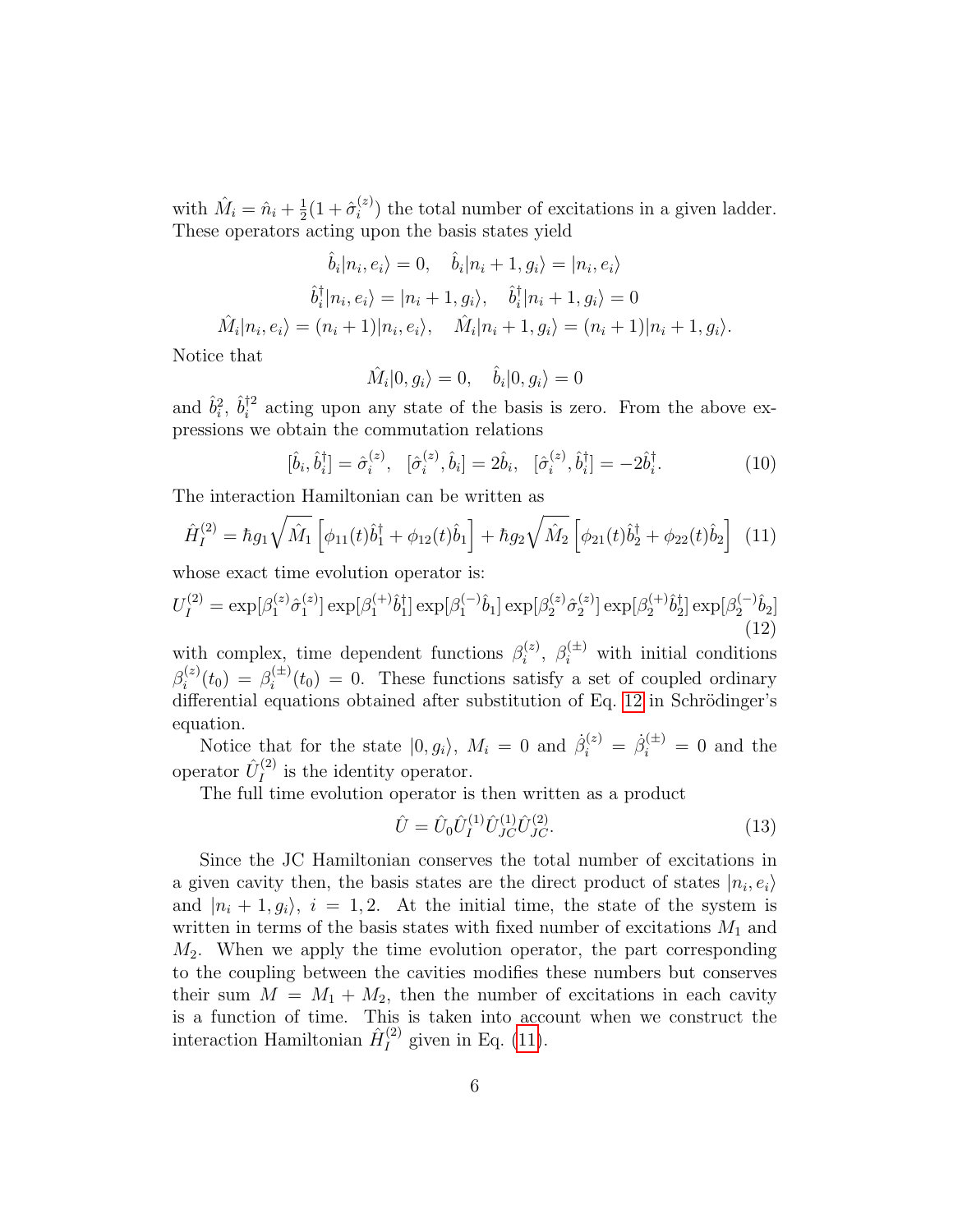## 3 Numerical results

In order to illustrate the methodology consider an initial state given as  $|\Psi(0)\rangle = |n_1, e_1\rangle \otimes |n_2 + 1, g_2\rangle$ , that is, we assume that cavity one has  $n_1$ excitations and the atom is in its excited state and cavity two has  $n_2 + 1$ excitations and its atom is in its ground state. We first apply the evolution operator  $\hat{U}_{JC}^{(1)}\hat{U}_{JC}^{(2)}$  to the initial state. As a result we obtain

$$
|\Psi(1)\rangle = \hat{U}_{JC}^{(1)}|n_1, e_1\rangle \otimes \hat{U}_{JC}^{(2)}|n_2 + 1, g_2\rangle, \tag{14}
$$

where:

$$
\hat{U}_{JC}^{(1)}|n_1, e_1\rangle = e^{\beta_1^{(z)}}|n_1, e_1\rangle + \beta_1^{(+)}e^{-\beta_1^{(z)}}|n_1 + 1, g_1\rangle,
$$

and

$$
\hat{U}_{JC}^{(2)}|n_2+1, g_2\rangle = e^{-\beta_2^{(z)}}(1+\beta_2^{(+)}\beta_2^{(-)})|n_2+1, g_2\rangle + e^{\beta_2^{(z)}}\beta_2^{(-)}|n_2, e_2\rangle,
$$

so that the state is:

$$
|\Psi(1)\rangle = C_{n_1,n_2+1}^{e_1,g_2} |n_1, e_1\rangle \otimes |n_2 + 1, g_2\rangle + C_{n_1+1,n_2+1}^{g_1,g_2} |n_1 + 1, g_1\rangle | \otimes |n_2 + 1, g_2\rangle + C_{n_1,n_2}^{e_1,e_2} |n_1, e_1\rangle \otimes |n_2, e_2\rangle + C_{n_1+1, |n_2}^{g_1, g_2} |n_1 + 1, g_1\rangle \otimes |n_2, e_2\rangle.
$$
 (15)

After this part of the evolution, the atoms in each cavity are in states that are combinations of ground and excited states.

Now apply the operator  $\hat{U}_I^{(1)}$  $I_I^{(1)}$  given in Eq. [7](#page-3-0) to the state  $|\Psi(1)\rangle$ . We use the notation  $|n_1, e_1\rangle \otimes |n_2 + 1, g_2\rangle = |n_1, n_2 + 1\rangle |e_1, g_2\rangle$  since this operator does not involve the atomic degrees of freedom and it only applies upon field states  $|n_1, n_2\rangle$ .

$$
\hat{U}_I^{(1)}|n_1, n_2\rangle = \sqrt{\frac{n_2!}{n_1!}} e^{\gamma_3(n_1 - n_2)} \sum_{p=0}^{n_2} \frac{\gamma_2^p}{p!} \frac{(n_1 + p)!}{(n_2 - p)!} \times \sum_{k=0}^{n_1 + p} \frac{\gamma_1^k}{k!} \sqrt{\frac{(n_2 - p + k)!}{(n_1 + p - k)!}} |n_1 + p - k, n_2 - p + k\rangle
$$
 (16)

notice that the summations are finite. We have one of these terms for each of the four different atomic states that appear in  $|\Psi(1)\rangle$ .

Then we have:

$$
\begin{split} |\Psi(2)\rangle &= \hat{U}_{I}^{(1)} |\Psi(1)\rangle \\ &= C_{n_1, n_2+1}^{e_1, g_2} U_{I}^{(1)} |n_1, n_2+1\rangle |e_1, g_2\rangle + C_{n_1+1, n_2+1}^{g_1, g_2} U_{I}^{(1)} |n_1+1, n_2+1\rangle |g_1, g_2\rangle \\ &+ C_{n_1, n_2}^{e_1, e_2} U_{I}^{(1)} |n_1, n_2\rangle |e_1, e_2\rangle + C_{n_1+1, n_2}^{g_1, e_2} U_{I}^{(1)} |n_1+1, n_2\rangle |g_1, e_2\rangle. \end{split} \tag{17}
$$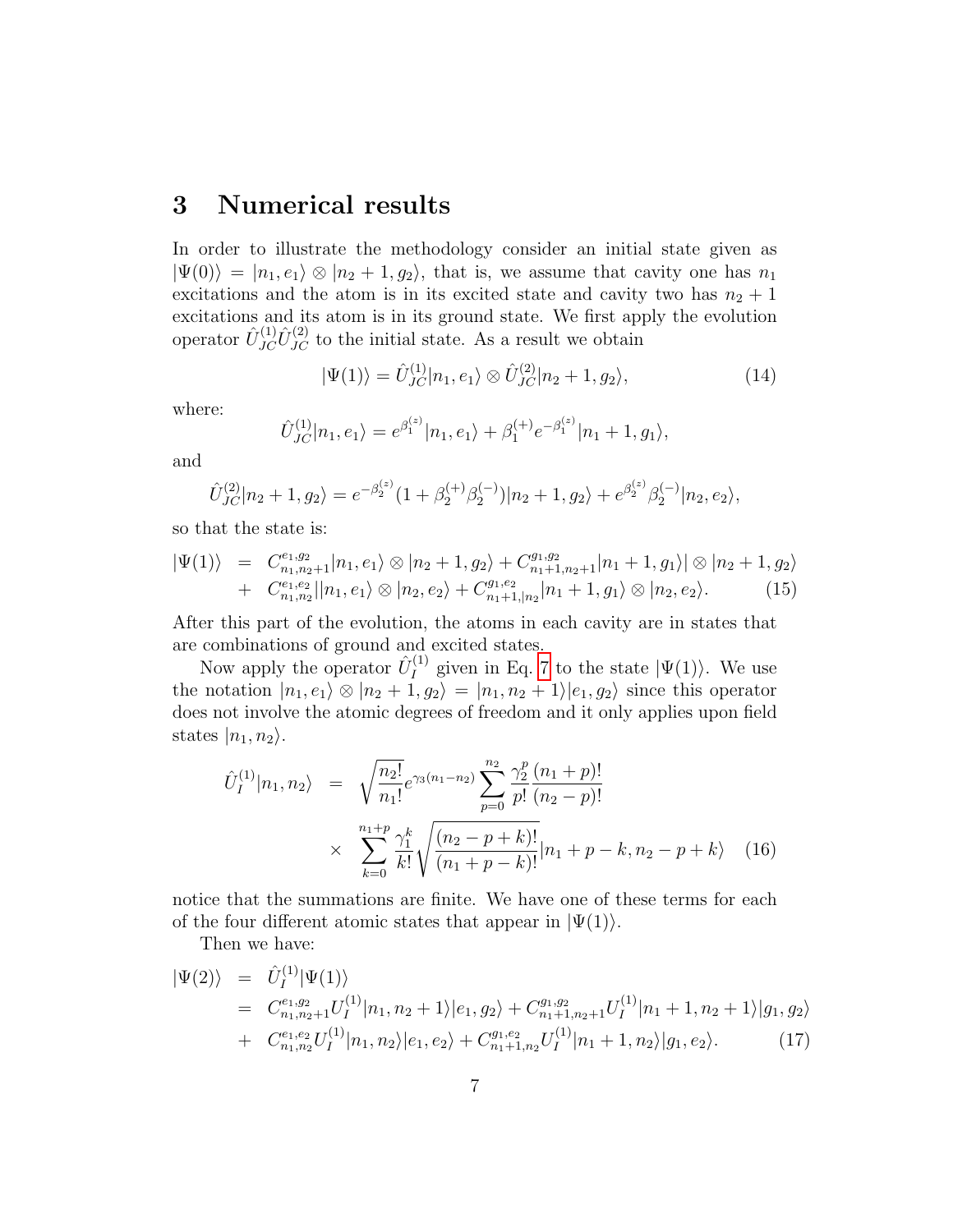Finally we apply the operator  $\hat{U}_0$  to the state  $|\Psi(2)\rangle$ .

In order to test the validity of our approximations, we considered an specific example. Take as initial state  $|\Psi(0)\rangle = |0, e_1\rangle \otimes |2, g_2\rangle$ , that is, cavity one has no photons and the atom is in its excited state and cavity two has two photons and its atom is in its ground state so that we have a total of three excitations in the system. Due to the fact that the Jaynes-Cummings part of the interaction conserves the total number of excitations in each cavity and the coupling between the cavities conserves the total number of photons, then the number  $M = M_1 + M_2$  giving the total number of excitations for the complete system is constant.

The wave function after application of the full time evolution operator can be written as:

$$
|\Psi(t)\rangle = \sum_{n_1=0}^3 \sum_{n_2=0}^3 \sum_{s_1=0}^1 \sum_{s_2=0}^1 \phi_{n_1,n_2}^{s_1,s_2}(t) |n_1,s_1\rangle \otimes |n_2,s_2\rangle \tag{18}
$$

with the condition  $n_1 + n_2 + s_1 + s_2 = 3$ .

For the numerical evaluation of the temporal evolution of the system we took Hamiltonian parameters given in Ref [\[25\]](#page-13-12), that is: the cavity frequencies  $\omega_1/2\pi = 4\text{GHz}, \omega_2/2\pi = 5\text{GHz}, \text{the atom-cavity couplings } g_1 = .04\omega_1, g_2 =$ .04 $\omega_2$ , the cavity-cavity coupling  $\lambda = 10^{-3}\omega_1$  and for the atomic energies  $\Omega_1 = 0.999\omega_1, \Omega_2 = 0.999\omega_2$ . Time will be given in units of the period of cavity one  $(T_1 = 0.25 \times 10^{-9} s)$ .

In the left panel of figure [1,](#page-8-0) we show the temporal evolution of the average number of photons  $\langle \hat{n}_1 \rangle_A$ , the average value of  $\langle \hat{\sigma}_1^{(z)} \rangle$  $\binom{z}{1}$  as well as the average value of the total number of excitations in cavity one  $\langle \hat{M}_1(t) \rangle_A$  calculated with the analytic method. We see that  $\langle \hat{M}_1(t) \rangle_A$  remains constant along the evolution, this means that the cavity-cavity coupling is too small and we have two almost independent Jaynes-Cummings Hamiltonians. Since the cavities are almost resonant  $\Omega_1 \simeq \omega_1$  the atom-field exchange is complete. The behavior of cavity two is similar. We see then that with this set of Hamiltonian parameters there will not be any photon exchange between the cavities. We also made a purely numerical calculation using Python [\[30\]](#page-14-3) and found a very good agreement between both calculations as can be seen in the right panel of the figure where the differences are at most of the order of  $10^{-3}$ .

In figure [2](#page-9-0) (a) we show the temporal evolution of  $\langle \hat{n}_1(t) \rangle$  (blue) and  $\langle \hat{n}_2(t) \rangle$ (green) calculated with the analytic method for Hamiltonian parameters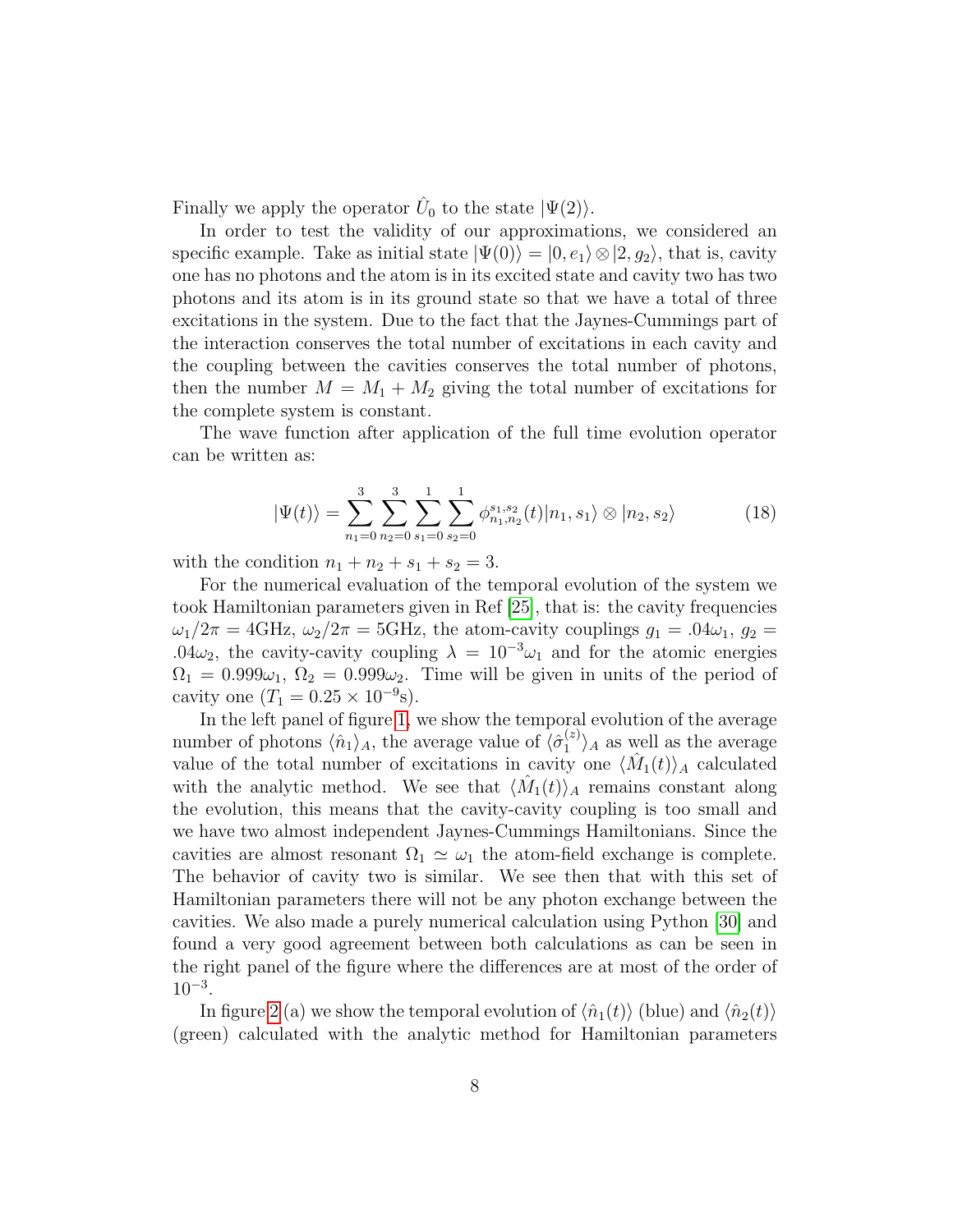

<span id="page-8-0"></span>Figure 1: Left panel: Average value of the number operator  $\langle \hat{n}_1 \rangle_A$  in blue and of  $\langle \hat{\sigma}_1^{(z)} \rangle$  $\langle i \rangle_A$  in yellow. The number of excitations  $\langle \hat{M}_1(t) \rangle_A$  is shown in green. Right panel: Difference between the analytic and the numerical calculation,  $\langle \hat{n}_1 \rangle_A - \langle \hat{n}_1 \rangle_N$  in blue and  $\langle \hat{\sigma}_1^{(z)} \rangle$  $\langle \hat{\sigma}_{1}^{(z)} \rangle_{A} - \langle \hat{\sigma}_{1}^{(z)}$  $\binom{z}{1}$ <sub>N</sub> in yellow. Parameters set  $\Omega_1 =$ .999 $\omega_1$ ,  $\Omega_2$  = .999 $\omega_2$ ,  $\omega_1/2\pi$  = 4GHz,  $\omega_2/2\pi$  = 5GHz,  $g_1$  = 0.04 $\omega_1$ ,  $g_2$  =  $0.04\omega_2$  and  $\lambda = 10^{-3}\omega_1$ .

 $\Omega_1 = .999\omega_1, \ \Omega_2 = .999\omega_2, \ \omega_1/2\pi = 4 \text{GHz}, \ \omega_2/2\pi = 5 \text{GHz}, \ g_1 = 0.001\omega_1,$  $g_2 = 0.001\omega_2$  and  $\lambda = 0.25\omega_1$ . Here, the atom-field coupling in each cavity is small and there is almost no exchange between the field and the atomic excitations in each cavity. On the other hand, the cavity-cavity coupling is large and there is an important exchange of photons between the cavities. In figure [2](#page-9-0) (b) we show the evolution of the total number of excitations in each cavity as well as the total number of excitations in the system calculated with the analytic method. Since the cavity-cavity coupling conserves the total number of photons and the JC Hamiltonians conserve the number of excitations in each cavity, there is an exchange of excitations between the cavities keeping the total number of excitations constant. For this set of Hamiltonian parameters we also made a purely numerical calculation and both calculations yield almost the same results as can be seen in (c) and (d) where we plot the differences between the analytic and the numerical calculations. We can then be sure that the approximations made along the way are justified when either the atom-field coupling is large compared with the cavity-cavity coupling (figure one) and also when the atom-field coupling is small compared with the cavity-cavity coupling (figure 2).

Now we consider a case when both coupling parameters are of the same order of magnitude. Take for instance  $g_1 = 0.04\omega_1$ ,  $g_2 = 0.04\omega_2$  and  $\lambda =$  $0.08\omega_1$ . We can see the results in figure [3.](#page-10-0) In the first row we plot (left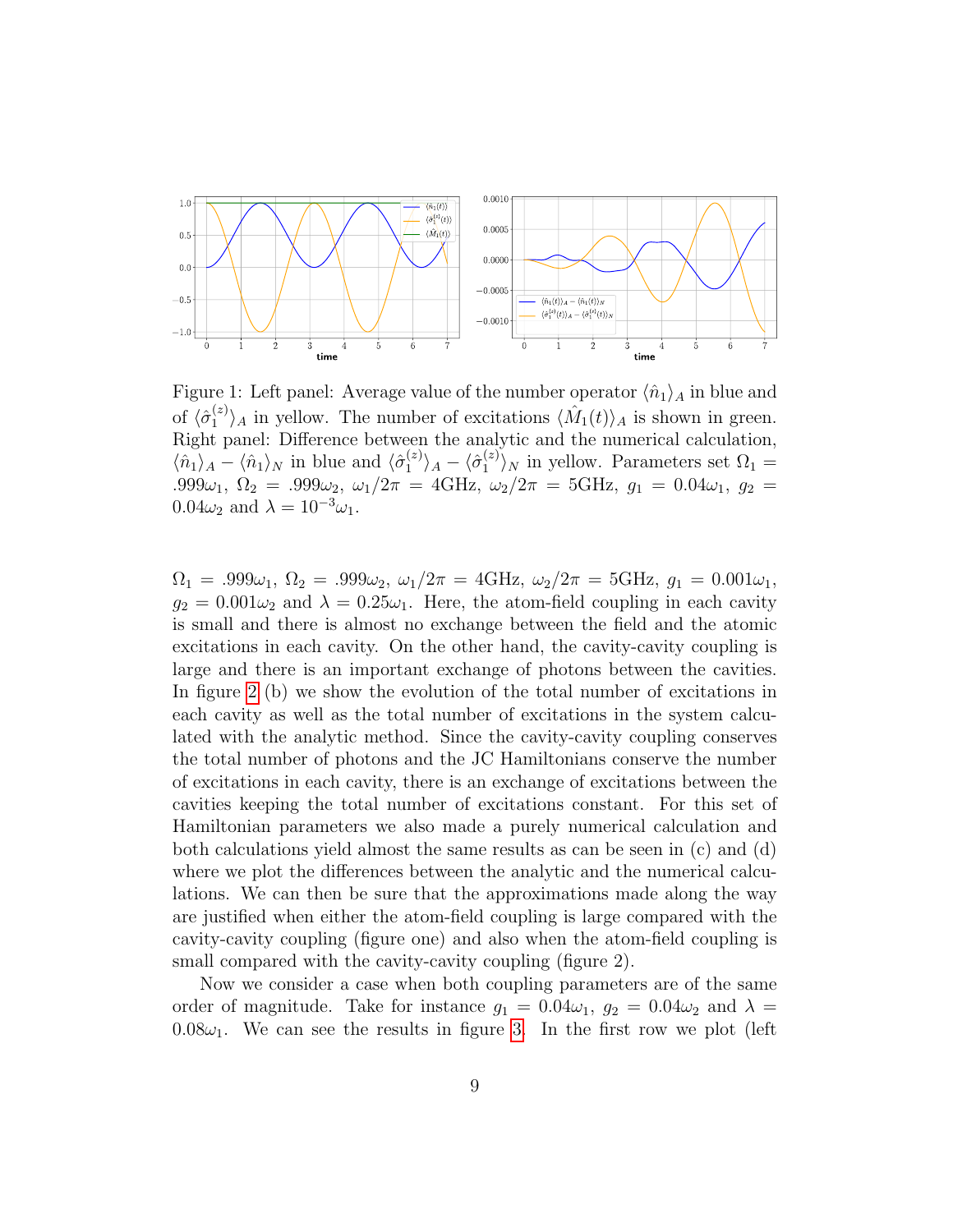

<span id="page-9-0"></span>Figure 2: First row: (a) Average value of the number operator  $\langle \hat{n}_1 \rangle_A$  in blue and of  $\langle \hat{n}_2 \rangle_A$  in green. (b) Average value of the total number of excitations in cavity one  $\langle \tilde{M}_1 \rangle_A$  in blue, in cavity two  $\langle \hat{M}_2 \rangle_A$  in green and in the full system in yellow. Second row: (c) Difference between the analytic and the numerical calculations for the number operator, (d) Difference between the analytic and the numerical calculations for the excitations. Parameters set  $\Omega_1 = .999\omega_1, \ \Omega_2 = .999\omega_2, \ \omega_1/2\pi = 4 \text{GHz}, \ \omega_2/2\pi = 5 \text{GHz}, \ g_1 = 0.001\omega_1,$  $g_2 = 0.001\omega_2$  and  $\lambda = .25\omega_1$ .

panel)  $\langle \hat{n}_1 \rangle$  and  $\langle \hat{n}_2 \rangle$  and (right panel)  $\langle \hat{\sigma}_1^{(z)} \rangle$  $\langle \hat{\sigma}_{2}^{(z)}\rangle,\,\langle \hat{\sigma}_{2}^{(z)}$  $\binom{z}{2}$ . Full lines correspond to the analytic calculations and broken lines to the numerical calculation using Python [\[30\]](#page-14-3). In the second row we plot the difference between the analytic and the numerical calculations.

The behavior of the average number of photons  $\langle \hat{n}_1 \rangle$  and  $\langle \hat{n}_2 \rangle$  differ significantly with the previous results since in this case the coupling between the cavities is large, as well as the atom-cavity coupling in each one of the cavities. In the right panel we see that the averages  $\langle \hat{\sigma}_1^{(z)} \rangle$  $\binom{z}{1}$  and  $\langle \hat{\sigma}_2^{(z)} \rangle$  $\binom{z}{2}$  are oscillating functions of time with a nearly constant amplitude. For both atoms there is a shift in the frequency of the oscillations between the analytic and the numerical calculation. For the atom in cavity one, the frequency (analytic) gets larger while for the atom in cavity two it gets smaller and this means that when  $g_i \simeq \lambda$  the approximation made in the interaction Hamiltonian  $\hat{H}^{(2)}_I$  $I_I^{(2)}$  in Eq. [8](#page-4-0) is valid for short times. In the second row of the figure we see that the analytic and the numerical results agree quantitatively for short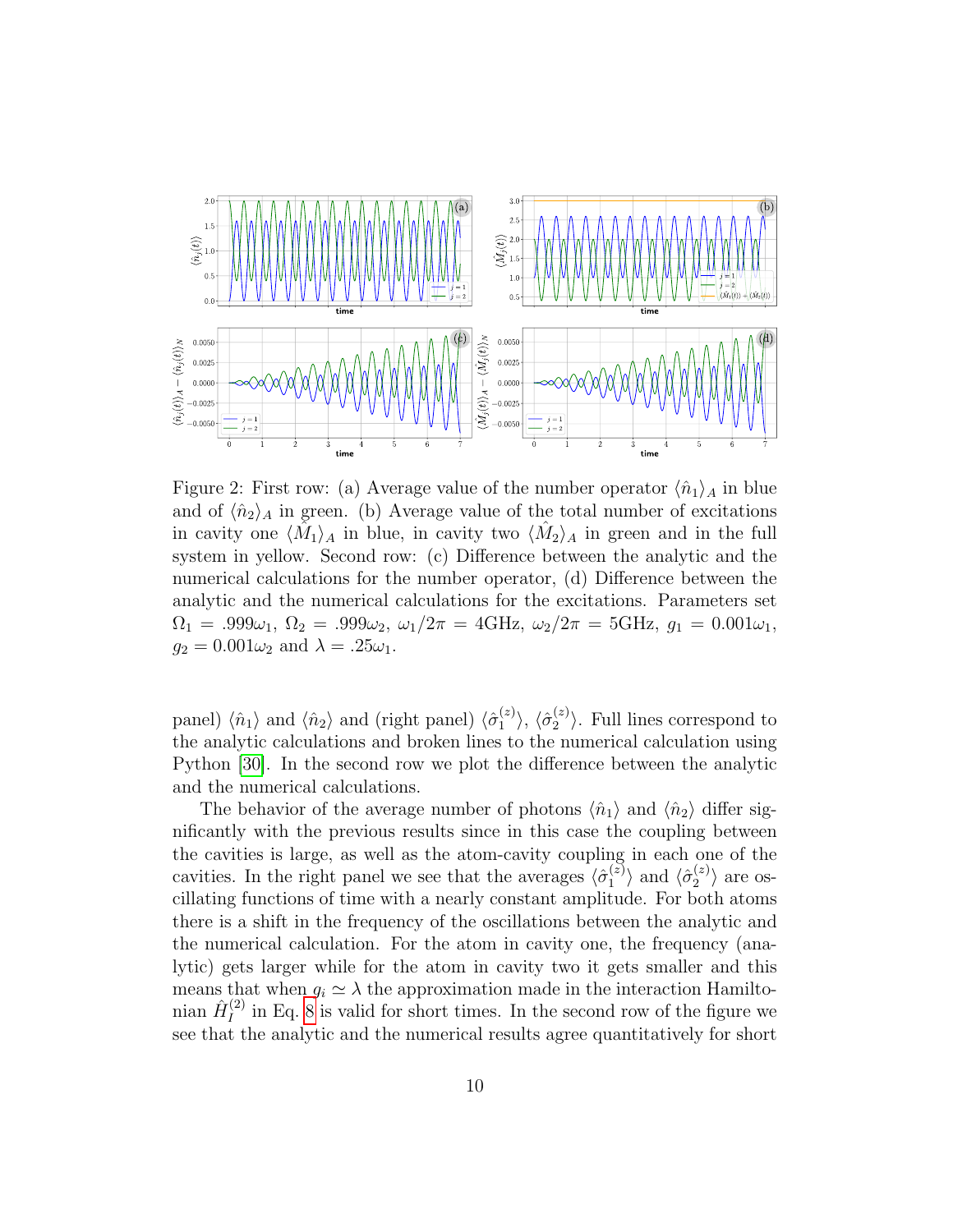times and there is only a qualitative agreement between both calculations for longer times.



<span id="page-10-0"></span>Figure 3: First row:Average value of the number operator  $\langle \hat{n}_1 \rangle$  in blue and of  $\langle \hat{n}_2 \rangle$  in green (left panel). Average value of  $\langle \hat{\sigma}_1^{(z)} \rangle$  $\langle i \atop 1 \rangle$  in blue and  $\langle \hat{\sigma}_2^{(z)} \rangle$  $\binom{z}{2}$  in green (right panel). Second row: Difference between the numerical and the analytic calculations. Cavity one in blue, cavity two in green. Parameters set  $\Omega_1 = .999\omega_1$ ,  $\Omega_2 = .999\omega_2$ ,  $\omega_1/2\pi = 4\text{GHz}$ ,  $\omega_2/2\pi = 5\text{GHz}$ ,  $g_1 = 0.04\omega_1$ ,  $g_2 = 0.04\omega_2$  and  $\lambda = 0.08\omega_1$ .

In the following table, we resume the behavior of our analytical method compared with the purely numerical calculation stating the values for the Hamiltonian parameters used.

In all the cases we used:  $\omega_1/2\pi = 4 \text{ GHz}, \omega_2/2\pi = 5 \text{ GHz}, \Omega_1 = 0.999\omega_1$ , and  $\Omega_2 = 0.999\omega_2.$ 

| $g_1$          | $g_2$          |                   | Quantit. and Qualit agreement   Qualitative only |    |
|----------------|----------------|-------------------|--------------------------------------------------|----|
| .04 $\omega_1$ | $.04\omega_2$  | $10^{-3}\omega_1$ | ХX                                               |    |
| $.001\omega_1$ | $.001\omega_2$ | $.25\omega_1$     | XX                                               |    |
| .01 $\omega_1$ | .01 $\omega_2$ | .02 $\omega_1$    | XX                                               |    |
| .4 $\omega_1$  | .4 $\omega_2$  | .001 $\omega_1$   | XХ                                               |    |
| .04 $\omega_1$ | .04 $\omega_2$ | .08 $\omega_1$    |                                                  | XХ |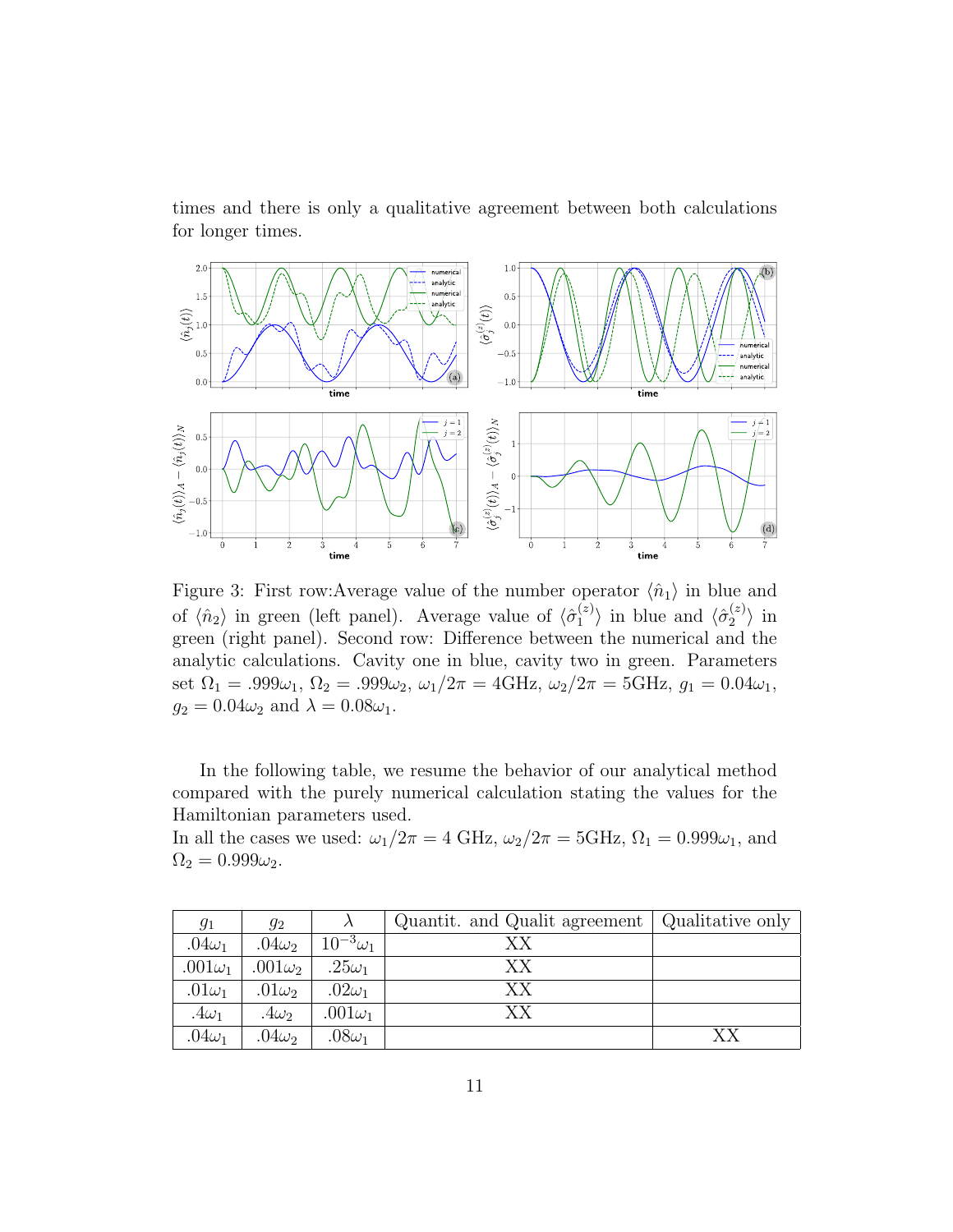#### 4 Conclusions

In this work we have presented a method to construct an approximate time evolution operator, written in a product form, for a system composed of two coupled cavities containing a two level atom each (two coupled Jaynes Cummings Hamiltonians). The coupling between the cavities conserves the total number of excitations in the system; it creates an excitation in one cavity and kills another one in the other cavity. For uncoupled Jaynes Cummings Hamiltonians the problem is exactly solvable as well as for two coupled cavities with no atoms in them. However, when there are atoms present in the cavities and a coupling between them the problem does not have an exact solution. In order to tackle the problem we first took as unperturbed Hamiltonian the free fields and the two two-level atoms, then we transformed the interaction and obtained a Hamiltonian that could be written as the sum of two independent JC Hamiltonians and a coupling between them. We built the time evolution operator corresponding to the coupling and used it to transform the rest of the interaction. Finally, we approximated this last interaction Hamiltonian as the sum of two independent JC Hamiltonians whose time evolution operators could be written *exactly* in a product form.

We want to stress the fact that the approximations are made at the level of the interaction Hamiltonian in order to have an approximate Hamiltonian that can be written as a linear combination of operators that form a finite Lie algebra. Then, the corresponding time evolution operator can be obtained exactly by means of the Wei-Norman theorem. Once we have an analytic expression for the time evolution operator, we can propagate any initial state and compute whatever property we are interested on, for example the swapping probability, the Mandel parameter, the Husimi function, the density matrix or the average value of any observable.

In order to test the accuracy of our approximations, we considered a particular initial state and applied to it the full time evolution operator. We evaluated the average number of photons as well as the average value for the atomic state in each cavity and confronted the results with those obtained by a purely numerical calculation solving Scrödinger's equation for the full Hamiltonian given by Eq. [2.](#page-2-0) The Hamiltonian parameters for the atom-field coupling and the cavity-cavity coupling were taken from ref. [\[25\]](#page-13-12) and correspond to actual experimental possibilities. With these Hamiltonian parameters we found a very good agreement with the numerical calculation and a negligible swapping probability. From a comparison with our numerical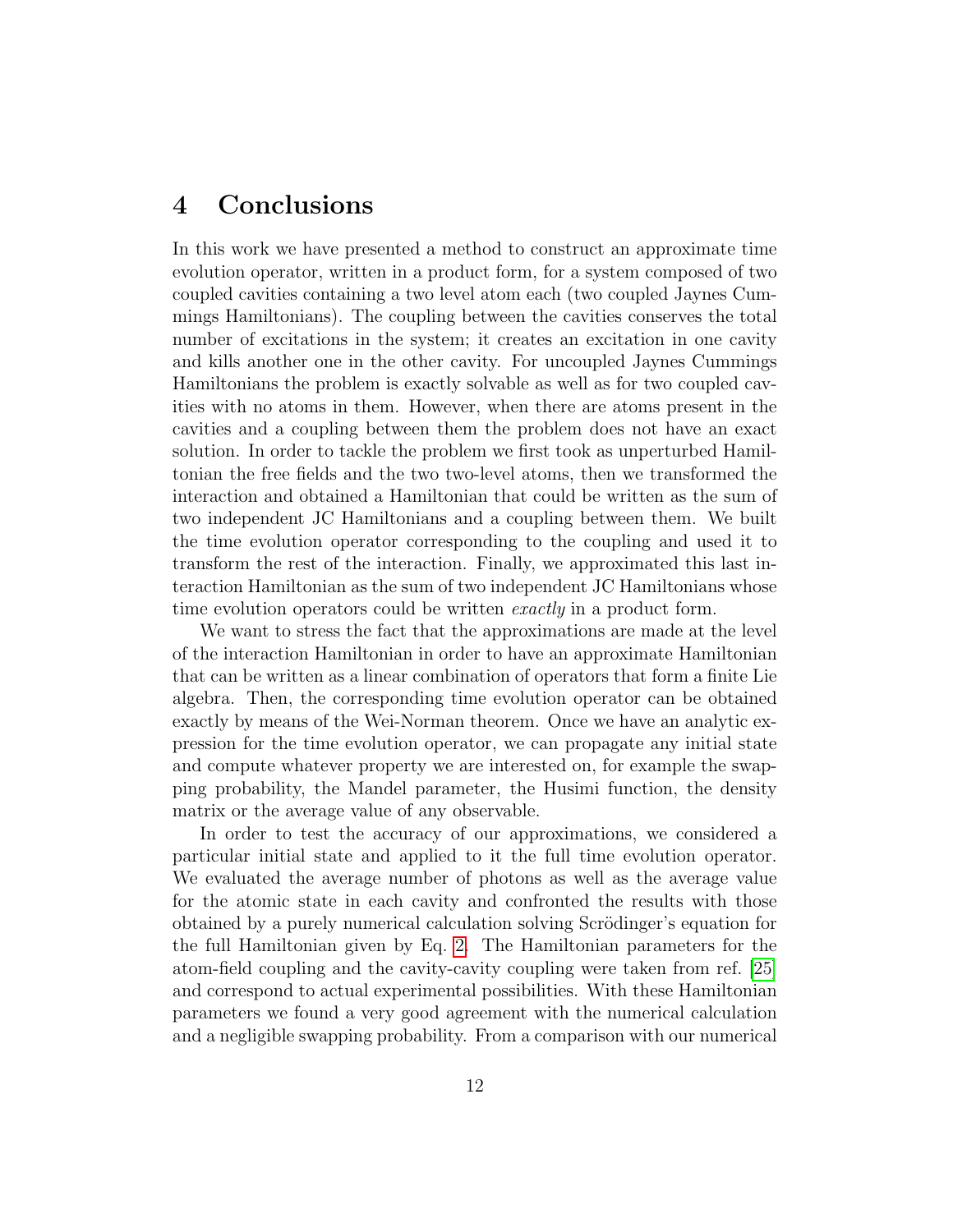results we can say that our analytic method can be applied when the atomfield coupling parameters  $q_i \ll \lambda$  with  $\lambda \simeq 10^{-1}\omega_1$ , also in the oposite limit when the cavity-cavity coupling constant is much smaller than the atom-field coupling ( $\lambda \ll g_i$  with  $g_i \simeq 10^{-1} \omega_1$ ) and when both sets of parameters are of the same order of magnitude but with the condition of being much smaller than  $\omega_1$  (of the order of  $10^{-3}\omega_1$ ). When neither of these conditions apply, our method still gives reasonable results at short times and only qualitative agreement for longer times.

Acknowledgement: A. Paredes acknowledges postdoctoral support from DGAPA UNAM, and we thank Reyes García for the maintenance of our computers. We acknowledge partial support from Dirección General de Asuntos del Personal Académico, Universidad Nacional Autónoma de México (DGAPA UNAM) project PAPIIT IN111119.

#### References

- <span id="page-12-0"></span>[1] E. T. Jaynes and F. W. Cummings, Proc. IEEE 51, 89 (1963).
- <span id="page-12-2"></span>[2] B. W. Shore and P. L. Knight, J. of Mod. Opt.40, 1195 (1993).
- [3] Bertet, P., Auffeves, A., Maioli, P., Osnaghi, S., Meunier, T., Brune, M., Raimond, J. M., and Haroche, S. Phys. Rev. Lett. 89, 200402 (2002).
- <span id="page-12-3"></span>[4] D. Braak, Phys. Rev. Lett. 107, 100401 (2011).
- <span id="page-12-1"></span>[5] J. Chen, D. Konstantinov and K. Molmer, Phys. Rev. A 99, 013803 (2019).
- <span id="page-12-4"></span>[6] R.J. Glauber, Phys. Rev. 131, 2766-2788 (1963).
- <span id="page-12-5"></span>[7] B. Sherman and G. Kurizki, Phys. Rev. A 45, R7674 (1992).
- <span id="page-12-6"></span>[8] K. Vogel, V. M. Akulin, and W. P. Schleich, Phys. Rev. Lett. 71, 1816 (1993).
- <span id="page-12-7"></span>[9] H. Moya-Cessa, P. L. Knight, and A. Rosenhouse-Dantsker, Phys. Rev. A 50, 1814-1821 (1994).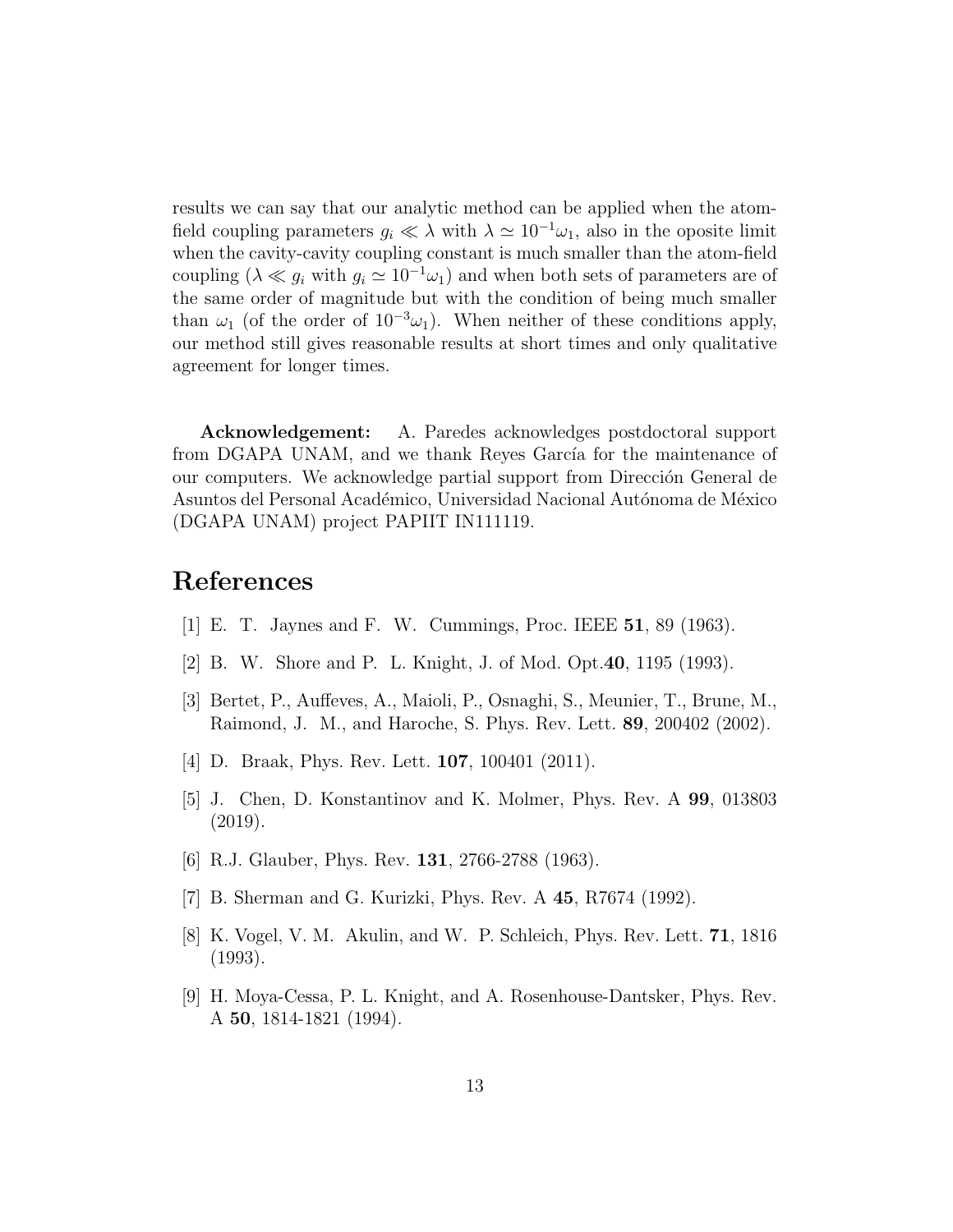- <span id="page-13-0"></span>[10] J. R. Kuklinski, J. L. Madajczyk, Phys. Rev. A 37, 3175-3178 (1988).
- <span id="page-13-1"></span>[11] R. L. Matos Filho and W. Vogel, Phys. Rev. Lett. 76, 608 (1996).
- [12] R. L. Matos Filho and W. Vogel, Phys. Rev. A 54, 4560 (1996).
- <span id="page-13-14"></span>[13] S. Cordero and J. Récamier, J. Phys. A: Math. Theor. 45, 385303 (2012).
- [14] S. Cordero and J. Récamier, J. Phys. B: At. Mol. Opt. Phys. 44, 135502  $(2011).$
- <span id="page-13-2"></span>[15] O. de los Santos-Sánchez, and J. Récamier, J. Phys. B: At. Mol. Opt. Phys. 45, 015502 (2012).
- <span id="page-13-3"></span>[16] P. Filipowicz, J. Javanainen, P. Meystre, Phys. Rev. A 34, 3086 (1996).
- <span id="page-13-4"></span>[17] H. Moya-Cessa, V. Buzek and P.L. Knight, Opt. Commun. 85, 267-274 (1991).
- <span id="page-13-5"></span>[18] G. T. Moore, J. Math. Phys. 11, 2679-2691 (1970).
- <span id="page-13-6"></span>[19] P. D. Nation, J. R. Johansson, M. P. Blencowe and F. Nori, Rev. Mod. Phys. 84, 1-24 (2012).
- <span id="page-13-7"></span>[20] A. V. Dodonov and V. V. Dodonov, Phys. Rev. A 85, 055805 (2012).
- <span id="page-13-8"></span>[21] Yan-Ling Li, Mao-Fa Fang, Xing Xiao, Ke Zeng and Chao Wu, J. Phys. B:At. Mol. Phys. 43, 085501 (2010).
- <span id="page-13-9"></span>[22] H. Mabuchi and A. C. Doherty, Science 298, 1372 (2002).
- <span id="page-13-10"></span>[23] P. Lähteenmäki, G. S. Paraoanu, J. Hassel and P. J. Hakonen, Proc. Natl. Acad. Sci. USA 110, 4234-4238 (2013).
- <span id="page-13-11"></span>[24] C. M. Wilson, G. Johansson, A. Pourkabirian, M. Simoen, J. R. Johansson, F. Duty, T. Nori and P. Delsing, Nature 479, 376-379 (2011).
- <span id="page-13-12"></span>[25] S. Felicetti, M. Sanz, L. Lamata, G. Romero, G. Johansson, P. Delsing and E. Solano, Phys. Rev. Lett. 113, 093602 (2014).
- <span id="page-13-13"></span>[26] S. A. Hanoura, M. M. A. Ahmed, E. M. Khalil, and A. S. F. Obada, Fortschr. Phys. 67, 1800101 (2019).